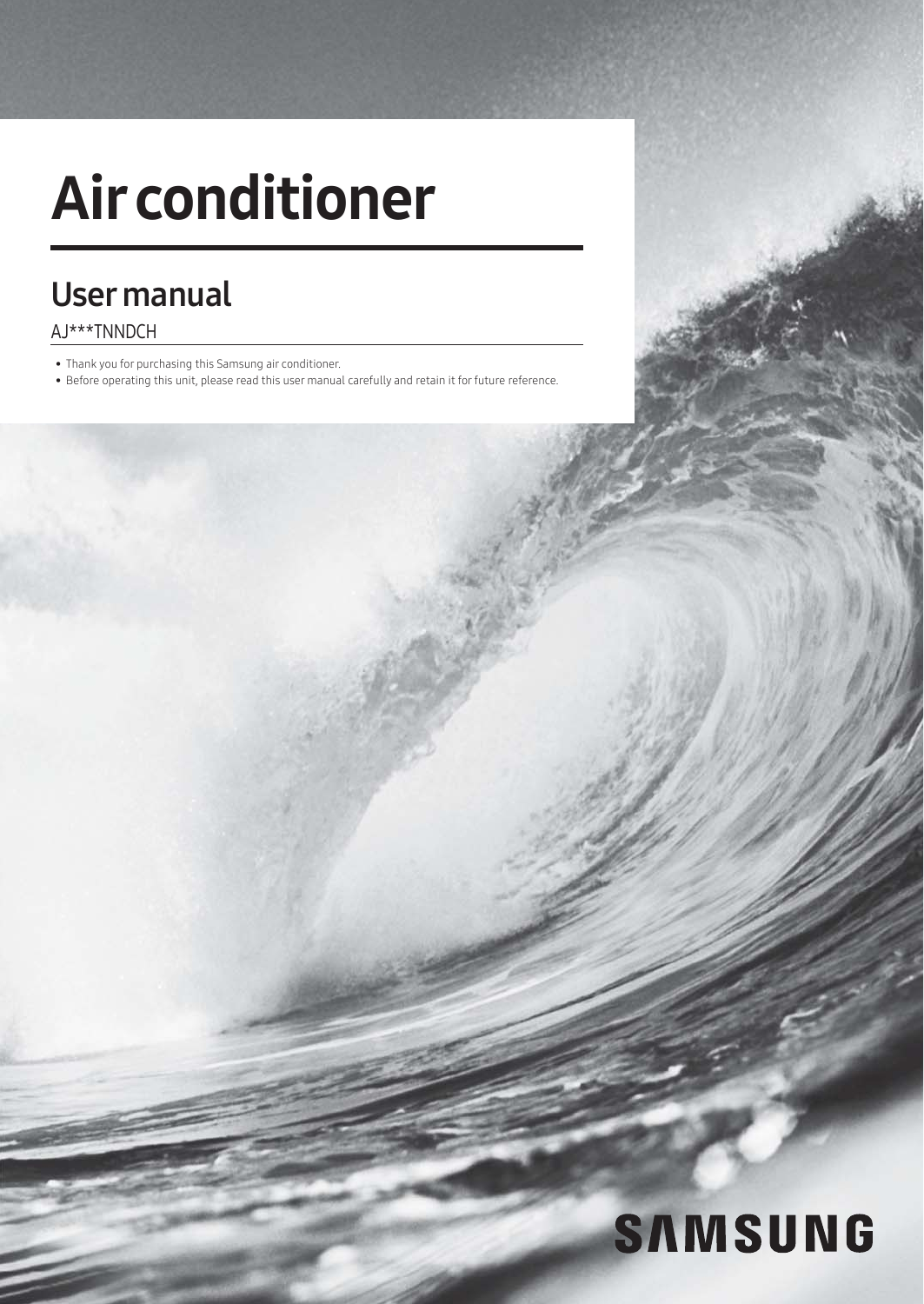## **Contents**

| <b>Safety Information</b>                                                            | 3                 |
|--------------------------------------------------------------------------------------|-------------------|
| Safety Information                                                                   | 3                 |
| At a Glance                                                                          | 10                |
| <b>Indoor Unit Overview</b>                                                          | 10                |
| <b>Operation Features</b>                                                            | 11                |
| Operating temperature and humidity                                                   |                   |
| <b>Cleaning and Maintenance</b>                                                      | $12 \overline{ }$ |
| <b>Cleaning and Maintaining</b>                                                      | 12                |
| Cleaning the indoor unit exterior $\bullet$ Cleaning the outdoor unit heat exchanger |                   |
| Cleaning the air filter • Periodical maintenance • Troubleshooting                   |                   |

ENERGY STAR qualified model only

- Proper sizing and installation of equipment is critical to achieve optimal performance. Split system air conditioners and heat pumps (excluding ductless systems) must be matched with appropriate coil components to meet ENERGY STAR criteria. Ask your contractor for details or visit www.energystar.gov.

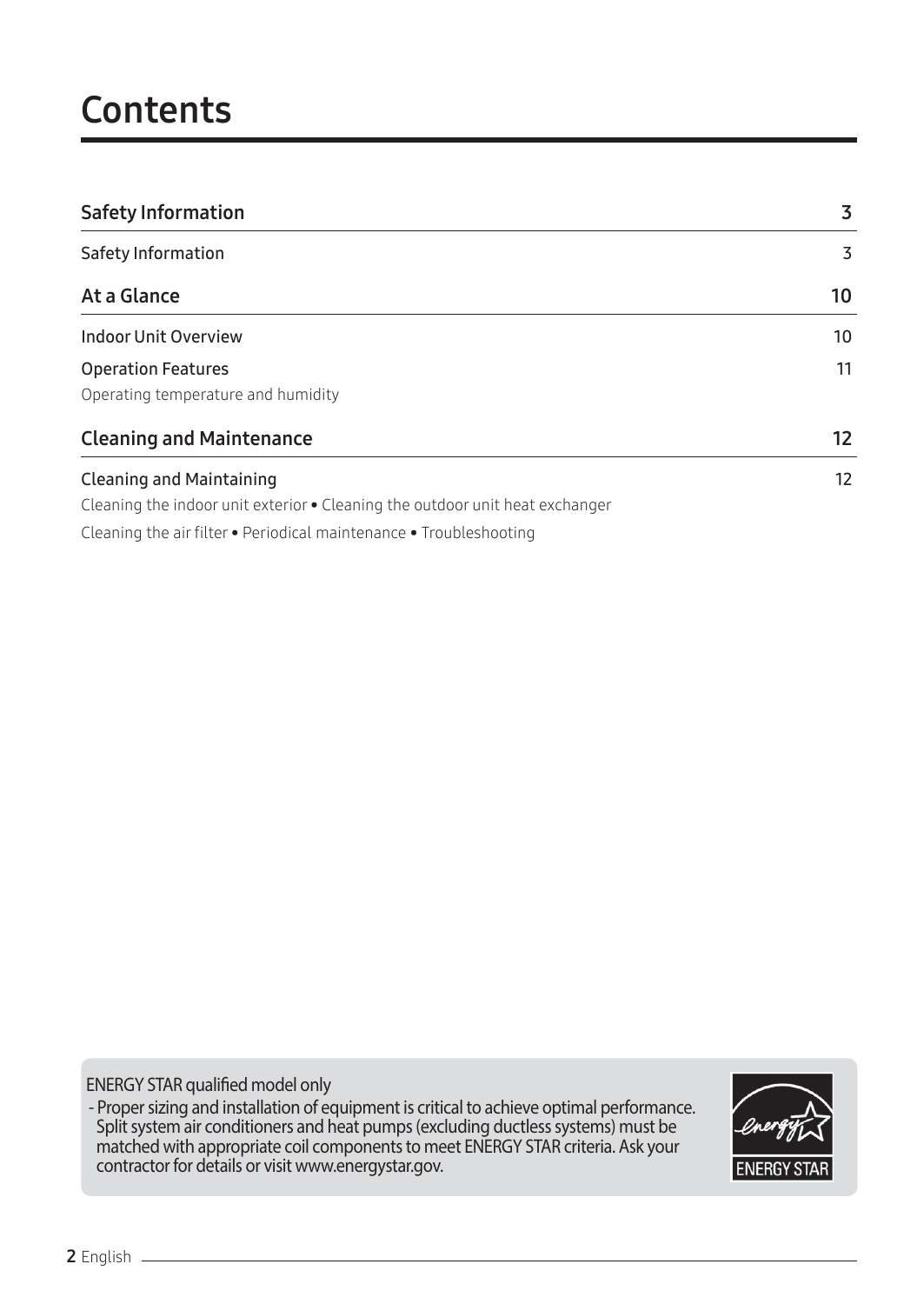## California Proposition 65 Warning (US)

## A WARNING

#### Cancer and Reproductive Harm - www.P65Warnings.ca.gov.

Before using your new air conditioner, please read this manual thoroughly to ensure that you know how to safely and efficiently operate the extensive features and functions of your new appliance.

Because the following operating instructions cover various models, the characteristics of your air conditioner may differ slightly from those described in this manual. If you have any questions, call your nearest contact centre or find help and information online at www.samsung.com.

## $\land$  WARNING

Hazards or unsafe practices that may result in severe personal injury or death.

## $\triangle$  CAUTION

Hazards or unsafe practices that may result in minor personal injury or property damage.

- **O** Follow directions.
- $\bigcirc$  Do NOT attempt.
- $\bigoplus$  Make sure the machine is grounded to prevent electric shock.
- Cut-off the power supply.
- **PO** Do NOT disassemble.

## FOR INSTALLATION

## A WARNING

- Use the power line with the power specifications of the product or higher and use the power line for this appliance only. In addition, do not use an extension line.
	- Extending the power line may result in electric shock or fire.
	- Do not use an electric transformer. This may result in electric shock or fire.
	- If the voltage/frequency/rated current condition is different, it may cause fire.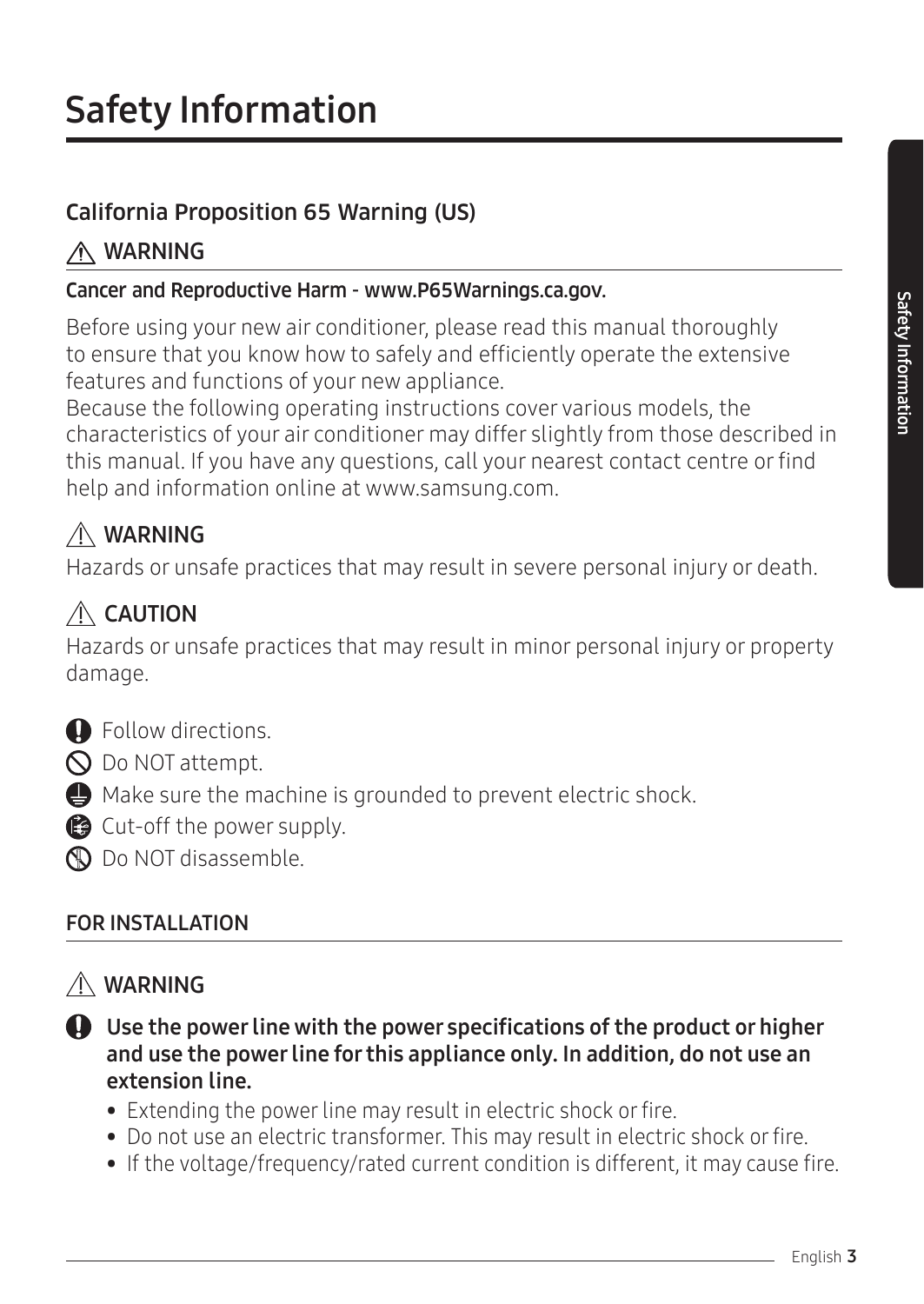### The installation of this appliance must be performed by a qualified technician or service company.

• Failing to do so may result in electric shock, fire, explosion, problems with the product, or injury.

## Install a switch and circuit breaker dedicated to the air conditioner.

• Failing to do so may result in electric shock or fire.

### Fix the outdoor unit firmly so that the electric part of the outdoor unit is not exposed.

- Failing to do so may result in electric shock or fire.
- $\bigcirc$  Do not install this appliance near a heater, inflammable material. Do not install this appliance in a humid, oily or dusty location, in a location exposed to direct sunlight and water (rain drops). Do not install this appliance in a location where gas may leak.
	- This may result in electric shock or fire.

#### Never install the outdoor unit in a location such as on a high external wall where it could fall.

- If the outdoor unit falls, it may result in injury, death or property damage.
- **Example 3** This appliance must be properly grounded. Do not ground the appliance to a gas pipe, plastic water pipe, or telephone line.
	- Failure to do so may result in electric shock, fire, an explosion, or other problems with the product.
	- Make sure to use a socket-outlet with ground and make sure that it is in accordance with local and national codes.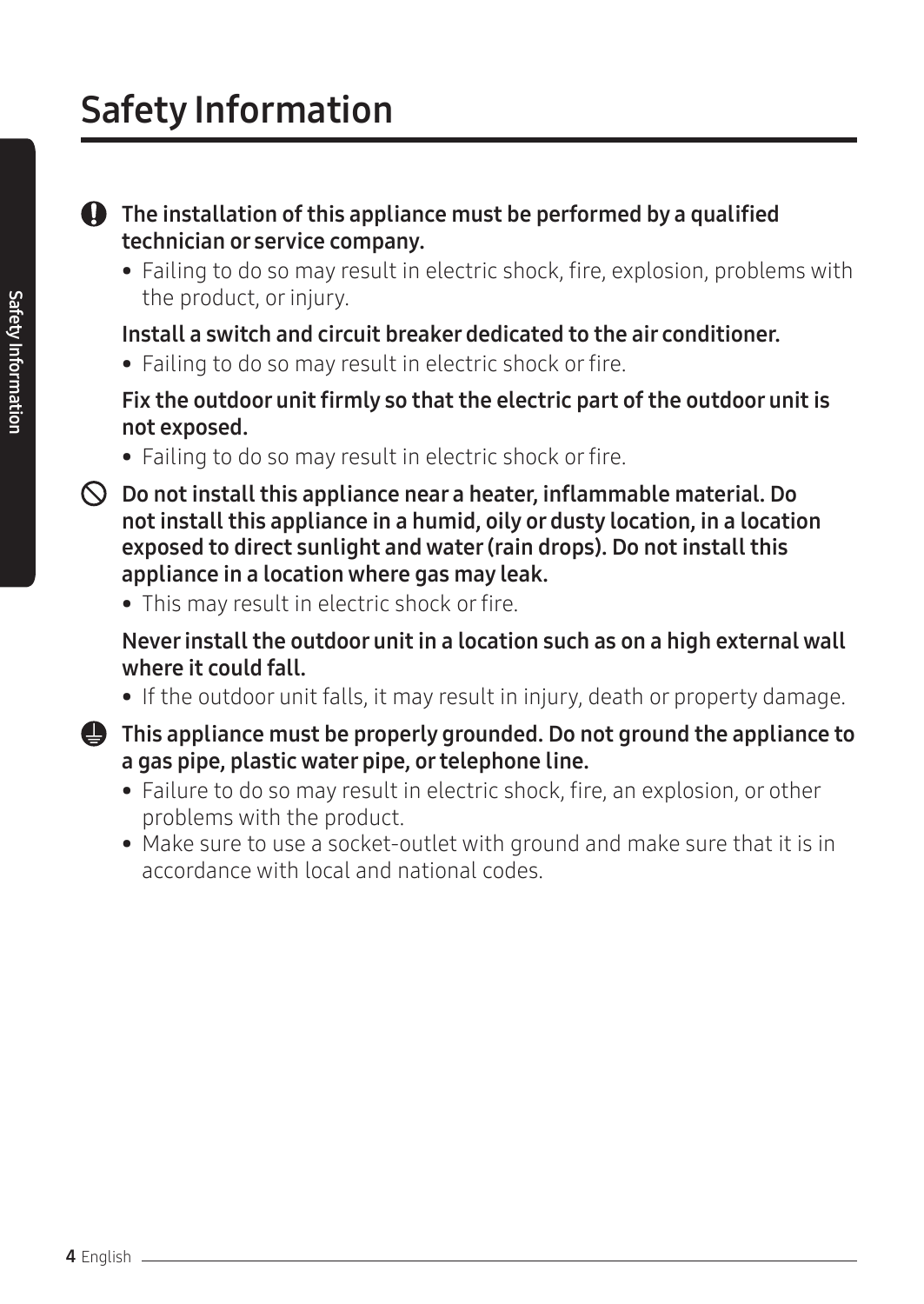## $\triangle$  CAUTION

## $\bf Q$  Install your appliance on a level and hard floor that can support its weight.

• Failing to do so may result in abnormal vibrations, noise, or problems with the product.

## Install the drain hose properly so that water is drained correctly.

• Failing to do so may result in water overflowing and property damage. Avoid adding drain to waste pipes as odours may arise in the future.

### When installing the outdoor unit, make sure to connect the drain hose so that draining is performed correctly.

• The water generated during the heating operation in the outdoor unit may overflow and result in property damage. In particular, in winter, if a block of ice falls, it may result in injury, death or property damage.

## FOR POWER SUPPLY

## A WARNING

When the circuit breaker is damaged, contact your nearest service centre.

- $\bigcirc$  Do not pull or excessively bend the power line. Do not twist or tie the power line. Do not hook the power line over a metal object, place a heavy object on the power line, insert the power line between objects, or push the power line into the space behind the appliance.
	- This may result in electric shock or fire.

## $\triangle$  CAUTION

- When not using the air conditioner for a long period of time or during a thunder/lightning storm, cut the power at the circuit breaker.
	- Failing to do so may result in electric shock or fire.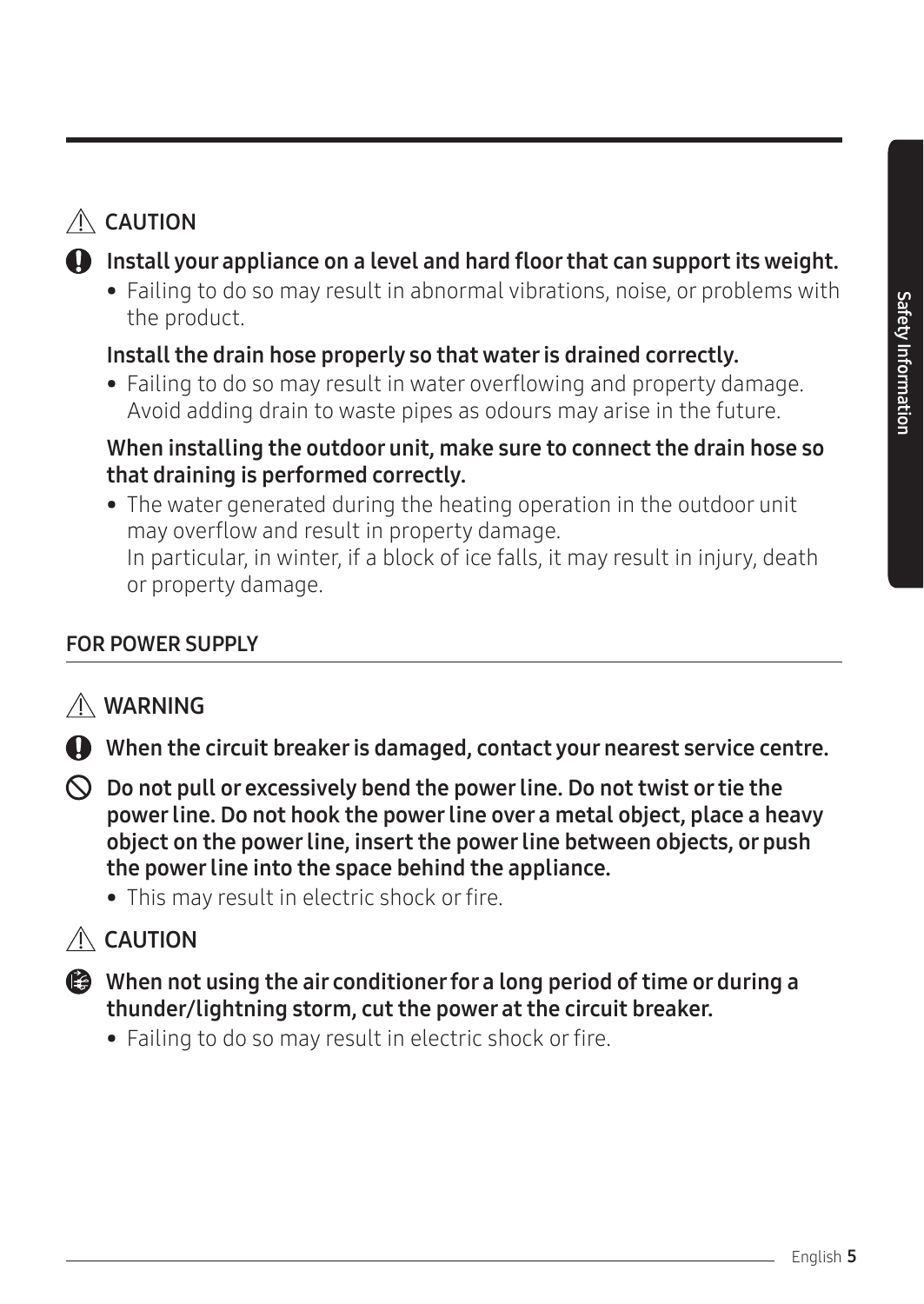## FOR USING

## A WARNING

- If the appliance is flooded, please contact your nearest service centre.
	- Failing to do so may result in electric shock or fire.

 If the appliance generates a strange noise, a burning smell or smoke, cutoff the power supply immediately and contact the nearest service center.

• Failing to do so may result in electric shock or fire.

 In the event of a gas leak (such as propane gas, LP gas, etc.), ventilate immediately without touching the power line. Do not touch the appliance or power line.

- Do not use a ventilating fan.
- A spark may result in an explosion or fire.

## To reinstall the air conditioner, please contact your nearest service centre.

- Failing to do so may result in problems with the product, water leakage, electric shock, or fire.
- A delivery service for the product is not provided. If you reinstall the product in another location, additional construction expenses and an installation fee will be charged.
- Especially, when you wish to install the product in an unusual location such as in an industrial area or near the seaside where it is exposed to salt in the air, please contact your nearest service centre.

### $\bigcirc$  Do not touch the circuit breaker with wet hands.

• This may result in electric shock.

## Do not turn the air conditioner off with the circuit breaker while it is operating.

• Turning the air conditioner off and then on again with the circuit breaker may cause a spark and result in electric shock or fire.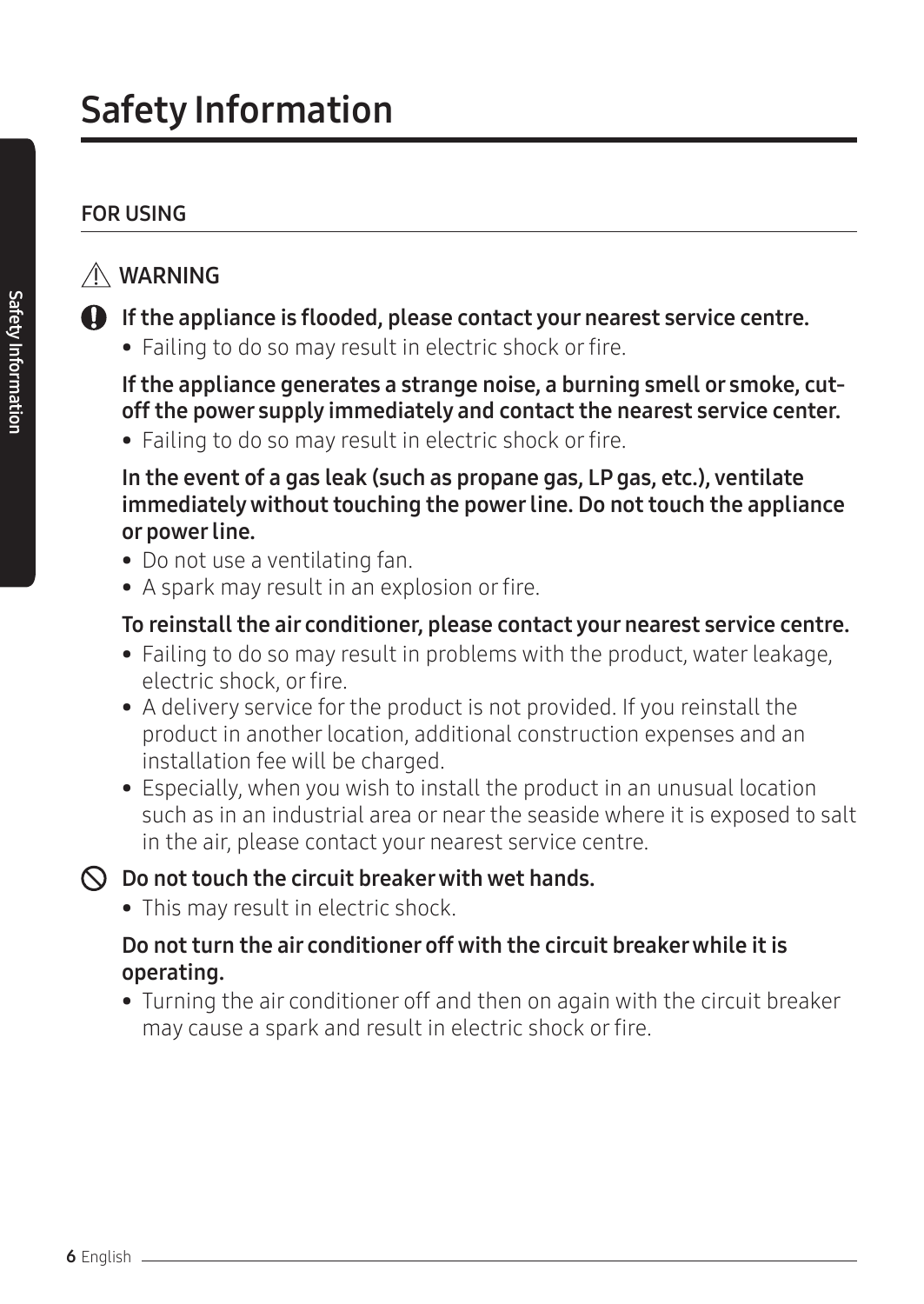## $\bigcirc$  After unpacking the air conditioner, keep all packaging materials well out of the reach of children, as packaging materials can be dangerous to children.

• If a child places a bag over its head, it may result in suffocation.

## Do not touch the front panel with your hands or fingers during the heating operation.

• This may result in electric shock or burns.

## Do not insert your fingers or foreign substances into the outlet when the air conditioner is operating or the front panel is closing.

• Take special care that children do not injure themselves by inserting their fingers into the product.

## Do not insert your fingers or foreign substances into the air inlet/outlet of the air conditioner.

• Take special care that children do not injure themselves by inserting their fingers into the product.

## Do not strike or pull the air conditioner with excessive force.

• This may result in fire, injury, or problems with the product.

### Do not place an object near the outdoor unit that allows children to climb onto the machine.

• This may result in children seriously injuring themselves.

### Do not use this air conditioner for long periods of time in badly ventilated locations or near infirm people.

• Since this may be dangerous due to a lack of oxygen, open a window at least once an hour.

## If any foreign substance such as water has entered the appliance, cut-off the power supply and contact the nearest service center.

• Failing to do so may result in electric shock or fire.

## $\mathbb D$  Do not attempt to repair, disassemble, or modify the appliance yourself.

- Do not use any fuse (such as copper, steel wire, etc.)other than the standard fuse.
- Failing to do so may result in electric shock, fire, problems with the product, or injury.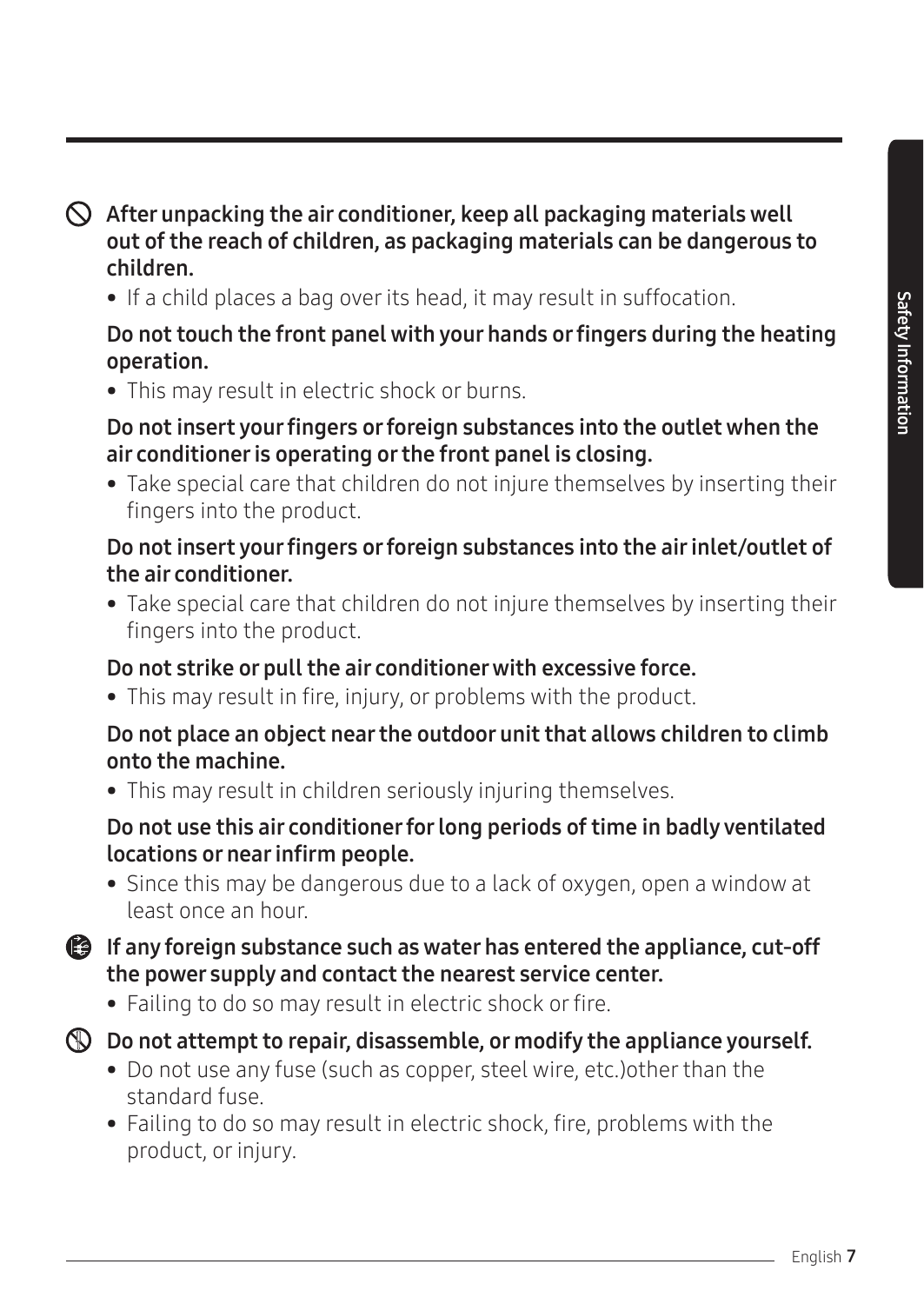## $\triangle$  CAUTION

- Do not place objects or devices under the indoor unit.
	- Water dripping from the indoor unit may result in fire or property damage.

## Check that the installation frame of the outdoor unit is not broken at least once a year.

- Failing to do so may result in injury, death or property damage.
- $\bigcirc$  Do not stand on top of the appliance or place objects (such as laundry, lighted candles, lighted cigarettes, dishes, chemicals, metal objects, etc.) on the appliance.
	- This may result in electric shock, fire, problems with the product, or injury.

### Do not operate the appliance with wet hands.

• This may result in electric shock.

#### Do not spray volatile material such as insecticide onto the surface of the appliance.

• As well as being harmful to humans, it may also result in electric shock, fire or problems with the product.

## Do not drink the water from the air conditioner.

• The water may be harmful to humans.

#### Do not apply a strong impact to the remote controller and do not disassemble the remote controller.

### Do not touch the pipes connected with the product.

• This may result in burns or injury.

#### Do not use this air conditioner to preserve precision equipment, food, animals, plants or cosmetics, or for any other unusual purposes.

• This may result in property damage.

### Avoid directly exposing humans, animals or plants to the air flow from the air conditioner for long periods of time.

• This may result in harm to humans, animals or plants.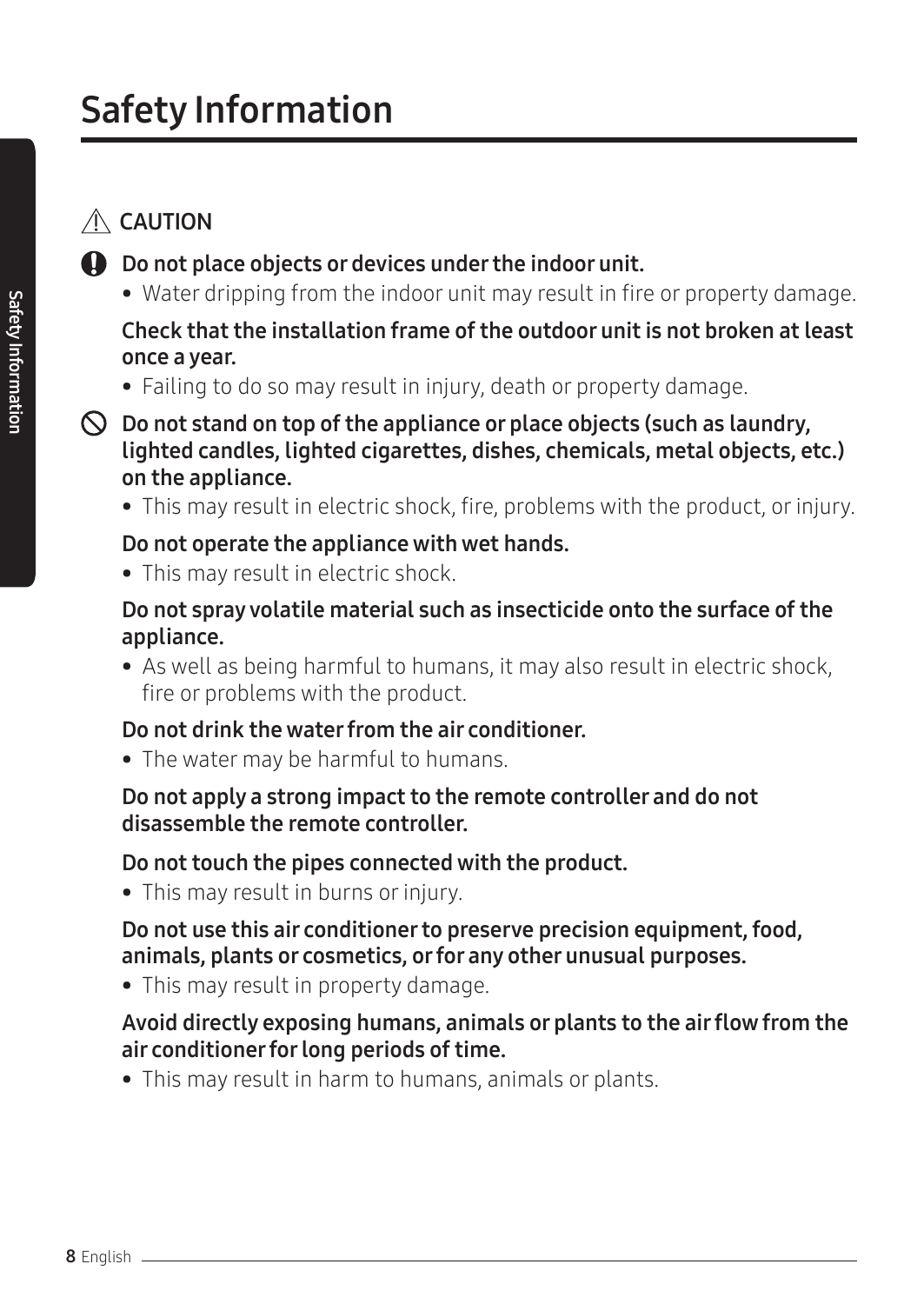## FOR CLEANING

## WARNING

- $\bigcirc$  Do not clean the appliance by spraying water directly onto it. Do not use benzene, thinner, alcohol or acetone to clean the appliance.
	- This may result in discoloration, deformation, damage, electric shock or fire.

#### Before cleaning or performing maintenance, cut-off the power supply and wait until the fan stops.

• Failing to do so may result in electric shock or fire.

## $\triangle$  CAUTION

- Take care when cleaning the surface of the heat exchanger of the outdoor unit since it has sharp edges.
	- To avoid cutting your fingers, wear thick cotton gloves when cleaning it.
	- This should be done by a qualified technician please contact your installer or service centre.
- 

## $\bigcirc$  Do not clean the inside of the air conditioner by yourself.

- For cleaning inside the appliance, contact your nearest service centre.
- When cleaning the internal filter, refer to the descriptions in the 'Cleaning and Maintaining' section.
- Failure to do may result in damage, electric shock or fire.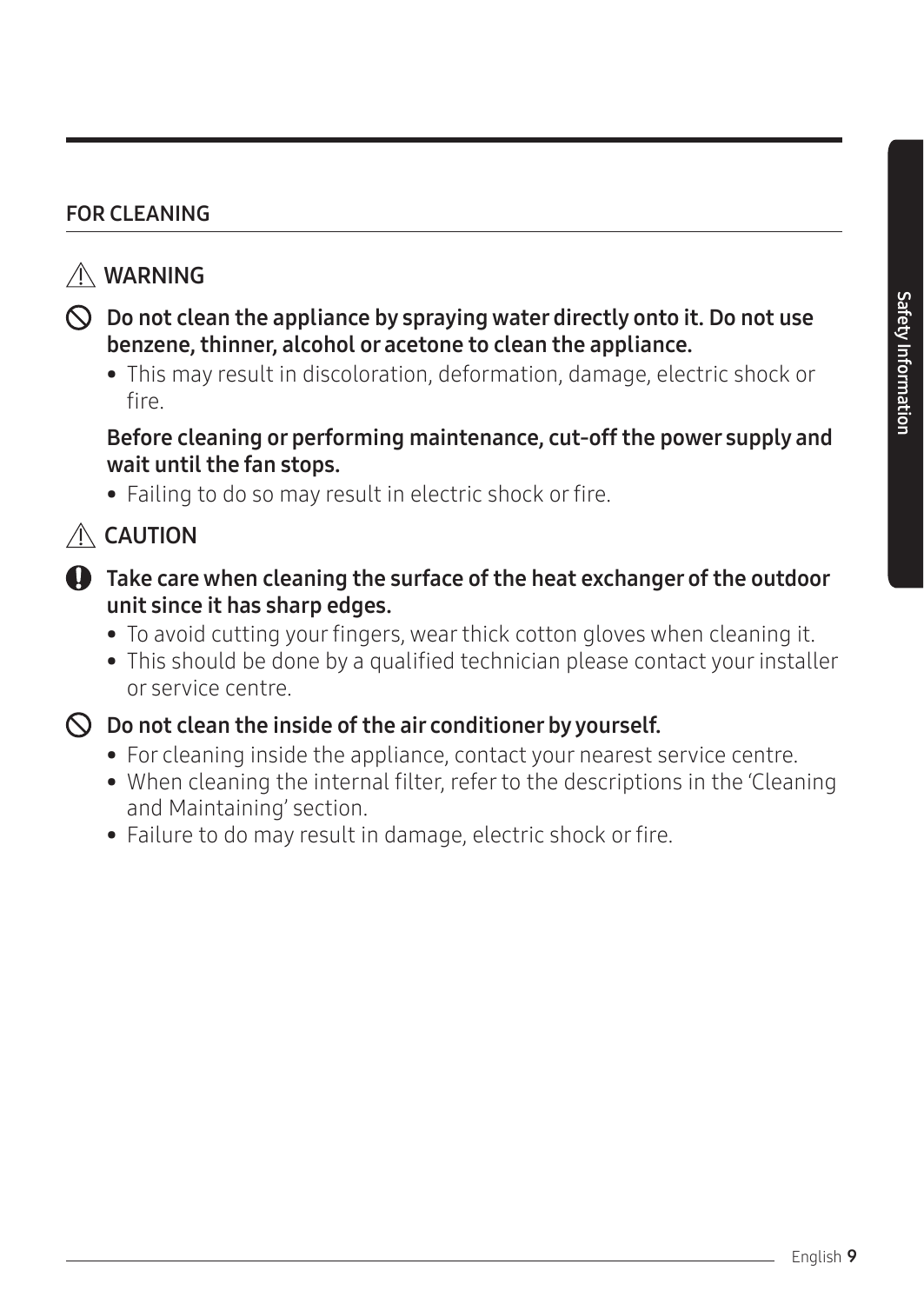## Indoor Unit Overview



#### **01** Display



- 02 Air flow blade/Air outlet (inside) / Wind-Free panel (You can use the Wind-Free Cooling function when the Cool, Dry, or Fan mode is running.) (Refer to the remote control manual for product operation.)
- 03 Air intake
- 04 Air filter (under the grille)

| Indication | Function                    |
|------------|-----------------------------|
|            | On/Off operation indicator  |
| .*.        | Defrost operation indicator |
| ∟;         | Timer indicator             |
|            | Filter cleaning indicator   |
|            | Remote control sensor       |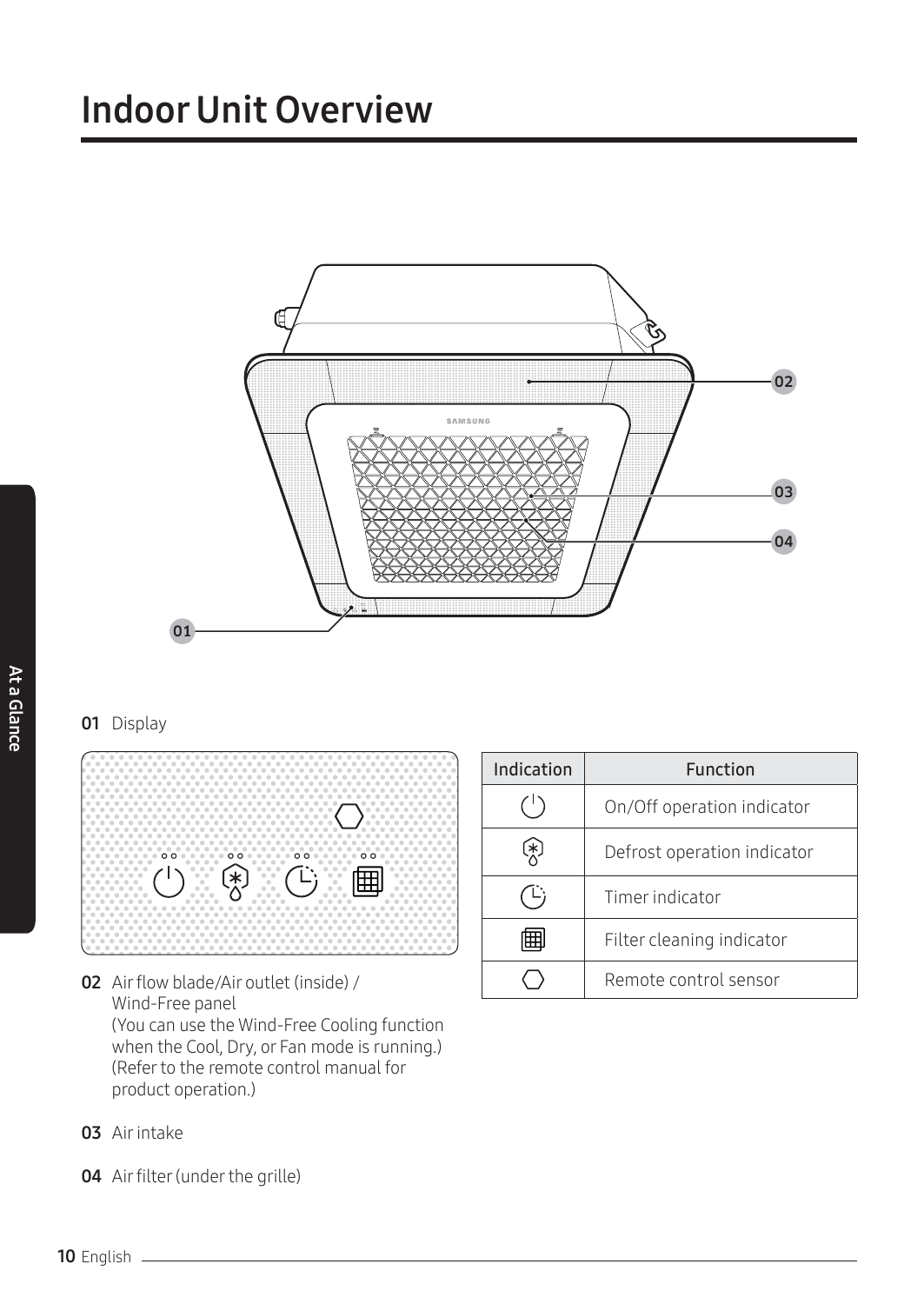### Operating temperature and humidity

When using the air conditioner follow the operating temperature and humidity ranges.

| Mode         | Outdoor<br>temperature                             | Indoor<br>temperature | Indoor humidity                   | If out of conditions                                                                                         |
|--------------|----------------------------------------------------|-----------------------|-----------------------------------|--------------------------------------------------------------------------------------------------------------|
| Cool<br>mode |                                                    | 61 °F to 90 °F        | 80 % or less<br>relative humidity | Condensation may occur on the<br>indoor unit with risk to have either<br>water blow off or drop on the floor |
| Heat<br>mode | Depending on<br>the outdoor unit<br>specifications | 81 °F or less         |                                   | Internal protection triggers and<br>the air conditioner will stop.                                           |
| Dry<br>mode  |                                                    | 65 °F to 90 °F        |                                   | Condensation may occur on the<br>indoor unit with risk to have either<br>water blow off or drop on the floor |

## $A$  CAUTION

- If you use the air conditioner at a relative humidity above 80%, it may cause a formation of condensation and a leakage of water on the floor.
- The standardized temperature for heating is 45°F. If the outdoor temperature drops to 32 °F or below, the heating capacity can be reduced depending on the temperature condition. If the cooling operation is used at over 90 °F (indoor temperature), it does not cool at its full capacity.
- If the indoor unit is out of the operating temperature and humidity range, the safety device may operate and the air conditioner may stops.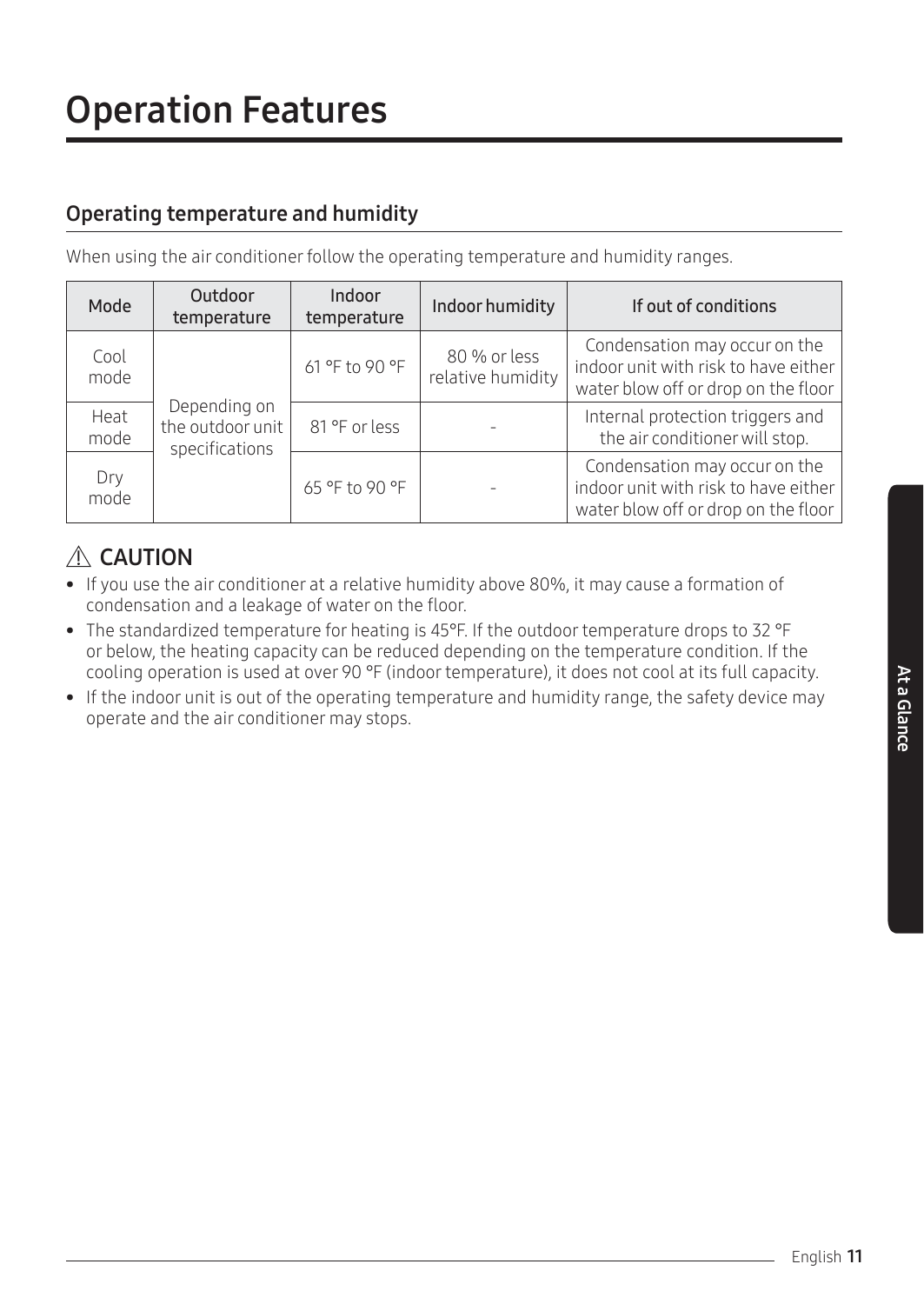## Cleaning and Maintaining

Before cleaning the indoor unit, be sure to turn off the auxiliary power switch.

#### Cleaning the indoor unit exterior



Wipe the surface of the unit with a slightly wet or dry cloth when needed. Wipe off dirt of oddshaped areas by using a soft brush.

## $\triangle$  CAUTION

- Do not use alkaline detergent, sulphuric acid, hydrochloric acid, or organic solvents (such as thinner, kerosene, and acetone) to clean the surfaces.
- Do not attach any stickers on the surfaces because this may cause damage.
- When you clean the heat exchanger on the indoor unit, you need to disassemble the indoor unit. Therefore, you must contact the local service center for help.



## Cleaning the outdoor unit heat exchanger

## $\triangle$  CAUTION

- Turn off power to the outdoor unit before cleaning
- The heat exchanger of the outdoor unit has sharp edges. Take care when cleaning its surface.

### **ED** NOTE

• If it is difficult to clean the heat exchanger of the outdoor unit, contact the local service center.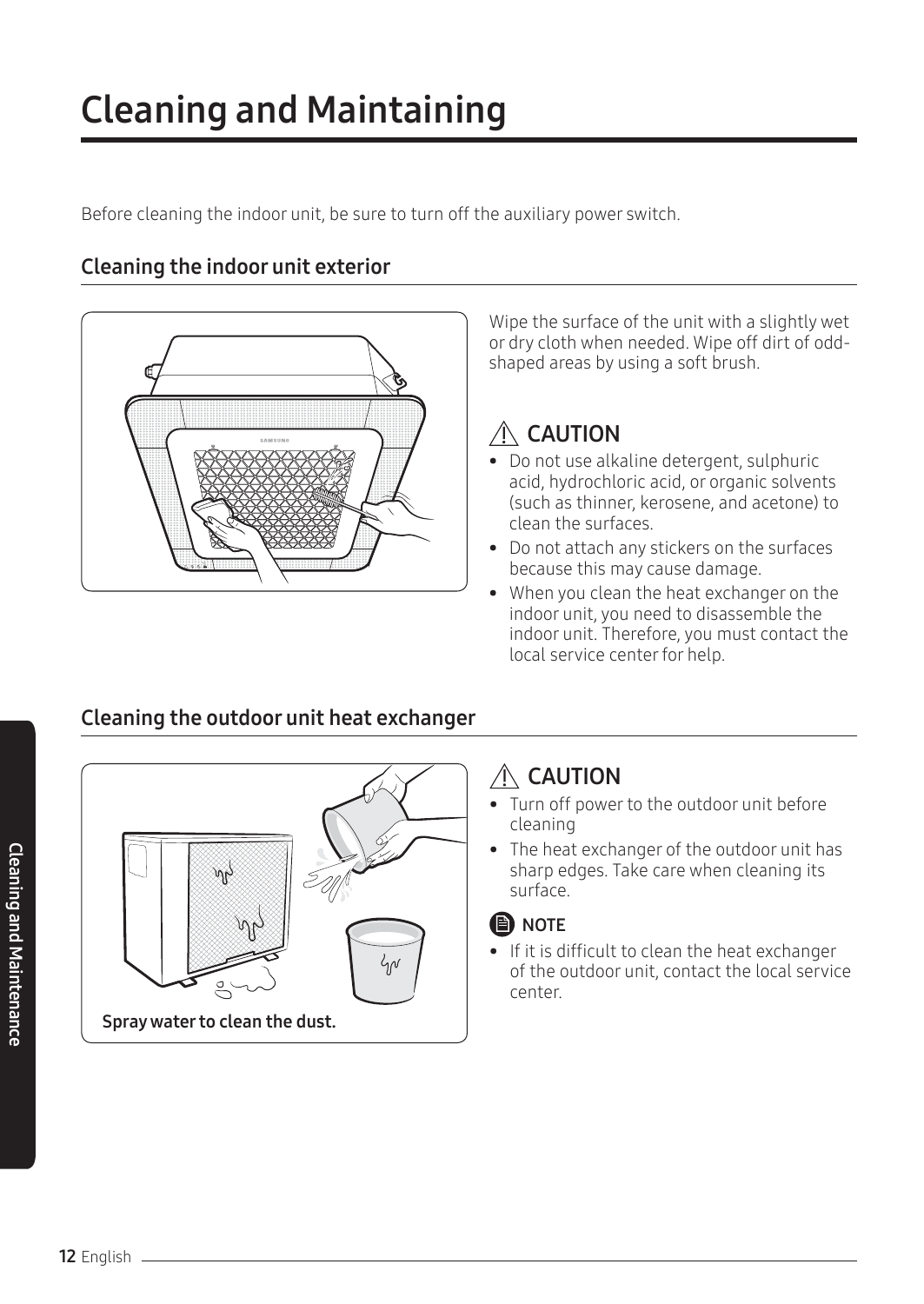## Cleaning the air filter

## $\triangle$  CAUTION

- Before cleaning the indoor unit, be sure to turn off the auxiliary power switch.
- Be sure to support the grille when opening to prevent the grille from dropping.
- 1 Detaching the air filter



Push down the hooks at each side of the front grille to open the grille.



• The hooks are located on both sides of the front grill with the Samsung logo.

Pull out the air filter from the indoor unit.

2 Cleaning the air filter





Clean the air filter with a vacuum cleaner or soft brush. If dust is too heavy, then rinse it with running water and dry it in a ventilated area.

## A CAUTION

Do not scrub the air filter with a brush or other cleaning utensil. This may damage the filter.

## **B** NOTE

- If the air filter dries in a humid area, it may produce offensive odours. Clean it again and dry it in a well-ventilated area.
- The cleaning period may differ depending on the usage and environmental conditions, so clean the air filter every week if the indoor unit is in the dusty area.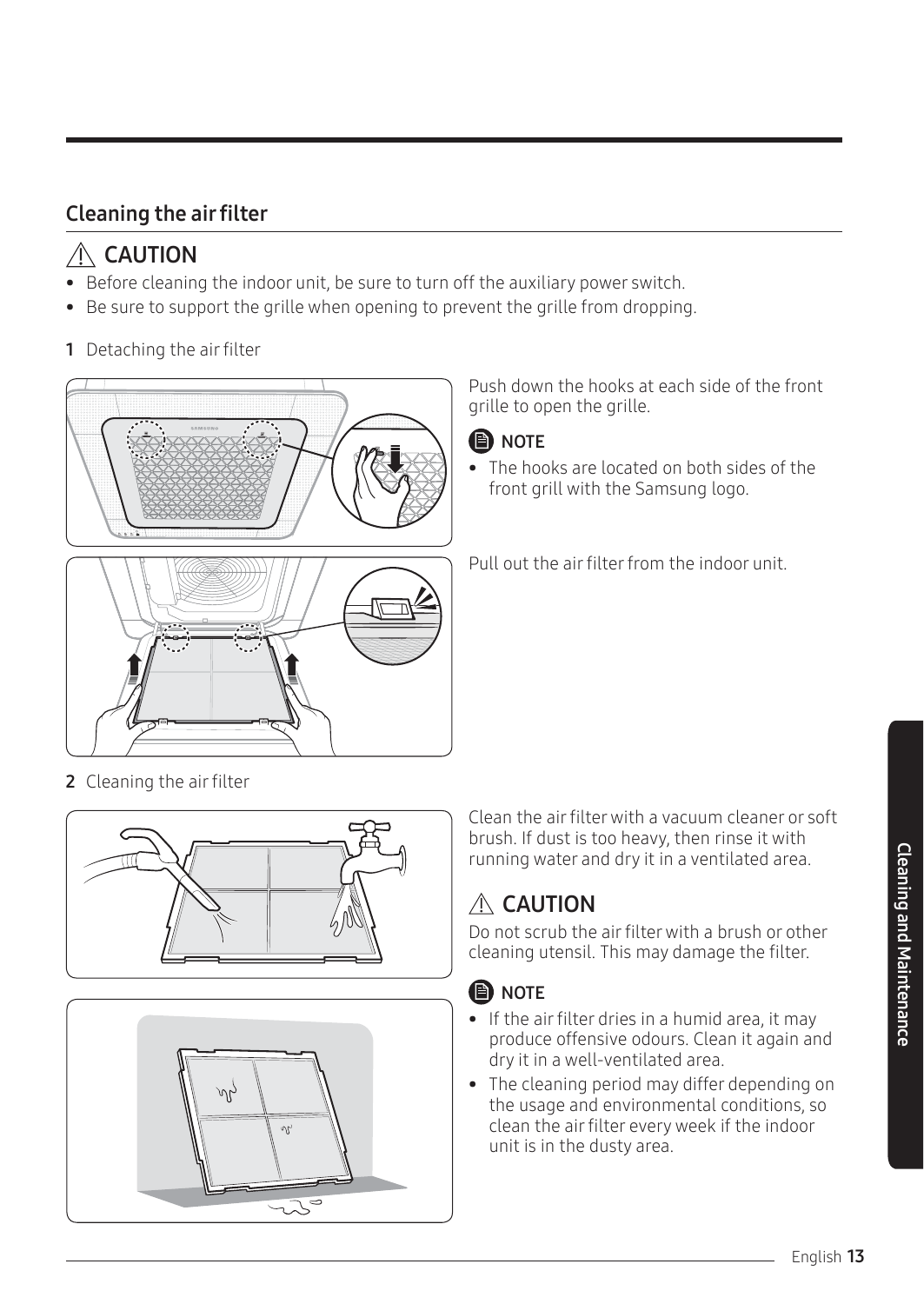#### 3 Reassembling the air filter



## A CAUTION

• If the indoor unit is used without the air filter, the indoor unit may be damaged due to dust.

4 Resetting the air filter (Wired remote control is an optional item)



After cleaning and reassembling the air filter, be sure to reset the filter-cleaning reminder as follows:

- Indoor unit with the wired remote control: Press the Filter Reset button.
- Indoor unit with the wireless remote control: Press the Options button  $\rightarrow$  < or >  $\rightarrow$  (Filter Reset) Blinking  $\rightarrow$  press the SET button.

## **B** NOTE

- The filter reset indicator blinks when the air filter should be cleaned.
- If the angle of the air flow blade is changed by opening the front grille for installation or maintenance of the indoor unit, be sure to turn off and then on the auxiliary switch before operating the indoor unit again. If not, the angle of the air flow blade may be changed and the blades may not be closed after turning off the indoor unit.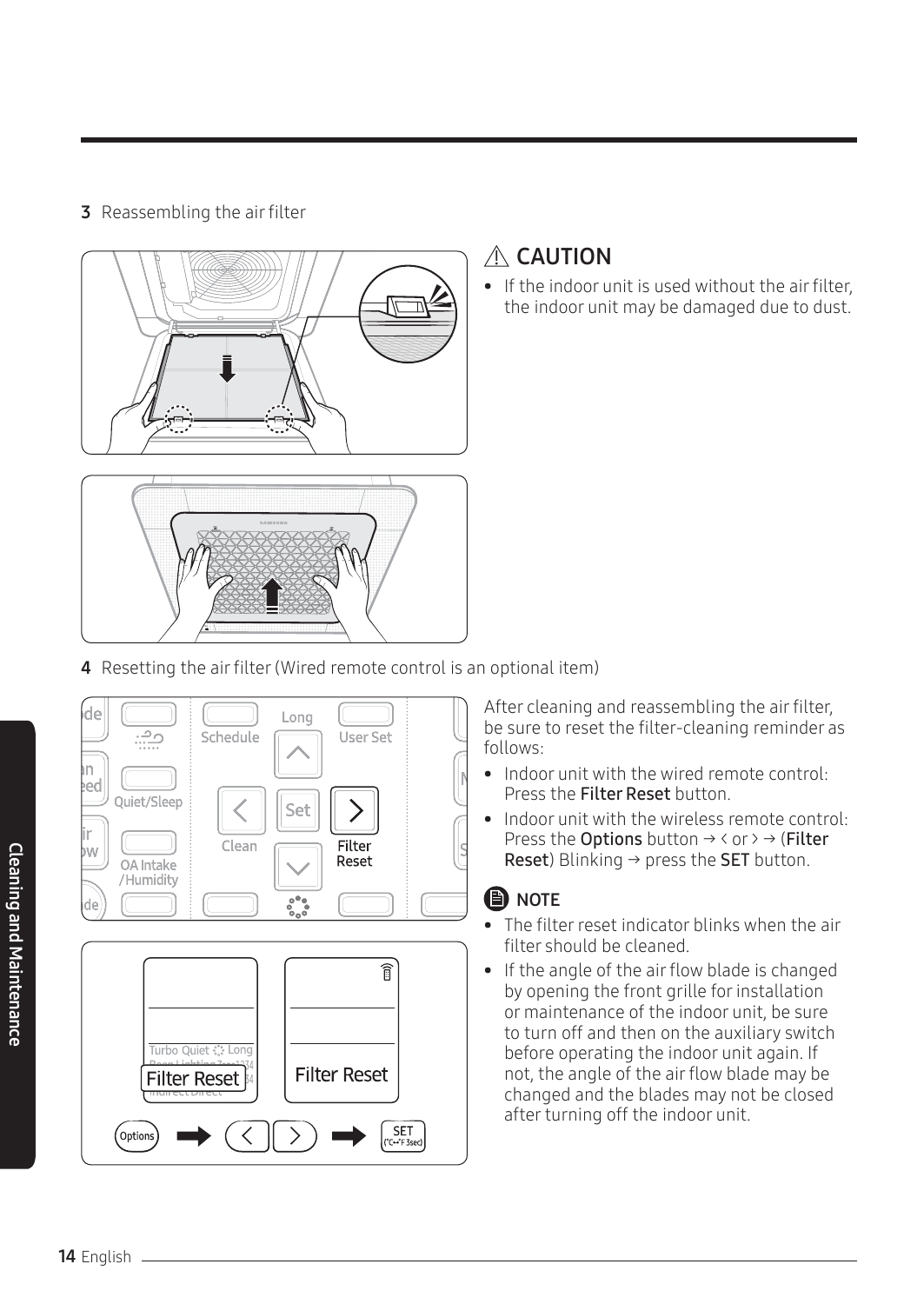## Periodical maintenance

| Unit            | Maintenance item                                                 | Interval              | Requires qualified<br>technicians |
|-----------------|------------------------------------------------------------------|-----------------------|-----------------------------------|
| Indoor<br>unit  | Clean the air filter.                                            | At least once a month |                                   |
|                 | Clean the condensate drain pan.                                  | Once a year           | Required                          |
|                 | Clean the heat exchanger                                         | Once a year           | Required                          |
|                 | Clean the condensate drain pipe.                                 | Once every 4 months   | Required                          |
|                 | Replace the remote control batteries.                            | At least once a year  |                                   |
| Outdoor<br>unit | Clean the heat exchanger on the<br>outside of the unit.          | Once every 4 months   | Required                          |
|                 | Clean the heat exchanger on the<br>inside of the unit.           | Once a year           | Required                          |
|                 | Clean the electric components with<br>jets of air.               | Once a year           | Required                          |
|                 | Verify that all the electric<br>components are firmly tightened. | Once a year           | Required                          |
|                 | Clean the fan.                                                   | Once a year           | Required                          |
|                 | Verify that the fan assemblies are<br>firmly tightened.          | Once a year           | Required                          |
|                 | Clean the condensate drain pan.                                  | Once a year           | Required                          |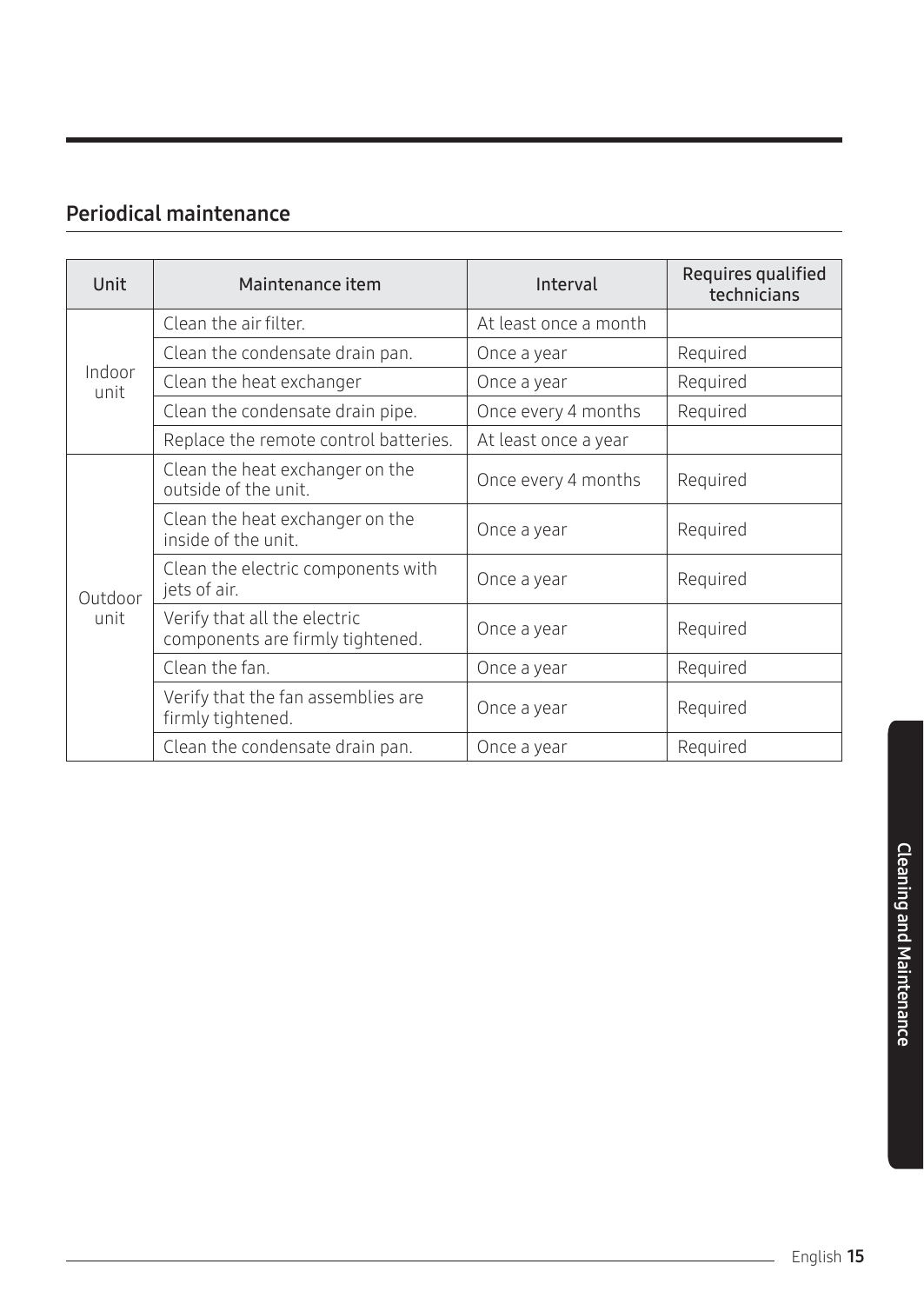### Troubleshooting

Refer to the following chart if the air conditioner operates abnormally. This may save time and unnecessary expense.

| Problem                                                                | Solution                                                                                                                                                                                                                                                                                                                                                                                                                                                                                                                                                                                                                                                                                                                                                                                                                                                                                                                         |  |  |
|------------------------------------------------------------------------|----------------------------------------------------------------------------------------------------------------------------------------------------------------------------------------------------------------------------------------------------------------------------------------------------------------------------------------------------------------------------------------------------------------------------------------------------------------------------------------------------------------------------------------------------------------------------------------------------------------------------------------------------------------------------------------------------------------------------------------------------------------------------------------------------------------------------------------------------------------------------------------------------------------------------------|--|--|
| The air conditioner                                                    | Because of the protective mechanism, the appliance does not start                                                                                                                                                                                                                                                                                                                                                                                                                                                                                                                                                                                                                                                                                                                                                                                                                                                                |  |  |
| does not operate                                                       | $\bullet$                                                                                                                                                                                                                                                                                                                                                                                                                                                                                                                                                                                                                                                                                                                                                                                                                                                                                                                        |  |  |
| immediately after it                                                   | operating immediately to keep the unit from overloading. The air                                                                                                                                                                                                                                                                                                                                                                                                                                                                                                                                                                                                                                                                                                                                                                                                                                                                 |  |  |
| has been restarted.                                                    | conditioner will start in 3 minutes.                                                                                                                                                                                                                                                                                                                                                                                                                                                                                                                                                                                                                                                                                                                                                                                                                                                                                             |  |  |
| The air conditioner<br>does not work at<br>all.                        | • Check power status and then operate the air conditioner again.<br>• Check if the circuit breaker is switched off.<br>• Check if there is a power failure.<br>Check your fuse. Make sure it is not blown out.                                                                                                                                                                                                                                                                                                                                                                                                                                                                                                                                                                                                                                                                                                                   |  |  |
| The temperature                                                        | • Check if you selected Fan mode.                                                                                                                                                                                                                                                                                                                                                                                                                                                                                                                                                                                                                                                                                                                                                                                                                                                                                                |  |  |
| does not change.                                                       | Press the <b>Mode</b> button on the remote control to select another mode.                                                                                                                                                                                                                                                                                                                                                                                                                                                                                                                                                                                                                                                                                                                                                                                                                                                       |  |  |
| The cool (warm)<br>air does not come<br>out of the air<br>conditioner. | • Check if the set temperature is higher (lower) than the current<br>temperature. Press the Temperature button on the remote control to<br>change the set temperature. Press the Temperature button to decrease<br>or increase the temperature.<br>• Check if the air filter is blocked by dirt. Clean the air filter every two<br>weeks.<br>• Check if the air conditioner has just been turned on. If so, wait 3<br>minutes. Cool air does not come out to protect the compressor of the<br>outdoor unit.<br>• Check if the air conditioner is installed in a place with a direct exposure<br>to sunlight. Hang curtains on windows to boost cooling efficiency.<br>• Check if the cover or any obstacle is not near the outdoor unit.<br>• Check if the refrigerant pipe is too long.<br>• Check if the air conditioner is only available in Cool mode.<br>• Check if the remote control is only available for cooling model. |  |  |
| The fan speed does<br>not change.                                      | Check if you selected Auto or Dry mode.<br>$\bullet$<br>The air conditioner automatically adjusts the fan speed to Auto in Auto/<br>Dry mode.                                                                                                                                                                                                                                                                                                                                                                                                                                                                                                                                                                                                                                                                                                                                                                                    |  |  |
| <b>Timer function does</b>                                             | • Check if you press the <b>Power</b> button on the remote control after you                                                                                                                                                                                                                                                                                                                                                                                                                                                                                                                                                                                                                                                                                                                                                                                                                                                     |  |  |
| not set.                                                               | have set the time.                                                                                                                                                                                                                                                                                                                                                                                                                                                                                                                                                                                                                                                                                                                                                                                                                                                                                                               |  |  |
| Odors permeate in                                                      | • Check if the appliance is running in a smoky area or if there is a smell                                                                                                                                                                                                                                                                                                                                                                                                                                                                                                                                                                                                                                                                                                                                                                                                                                                       |  |  |
| the room during                                                        | entering from outside. Operate the air conditioner in Fan mode or open                                                                                                                                                                                                                                                                                                                                                                                                                                                                                                                                                                                                                                                                                                                                                                                                                                                           |  |  |
| operation.                                                             | the windows to air out the room.                                                                                                                                                                                                                                                                                                                                                                                                                                                                                                                                                                                                                                                                                                                                                                                                                                                                                                 |  |  |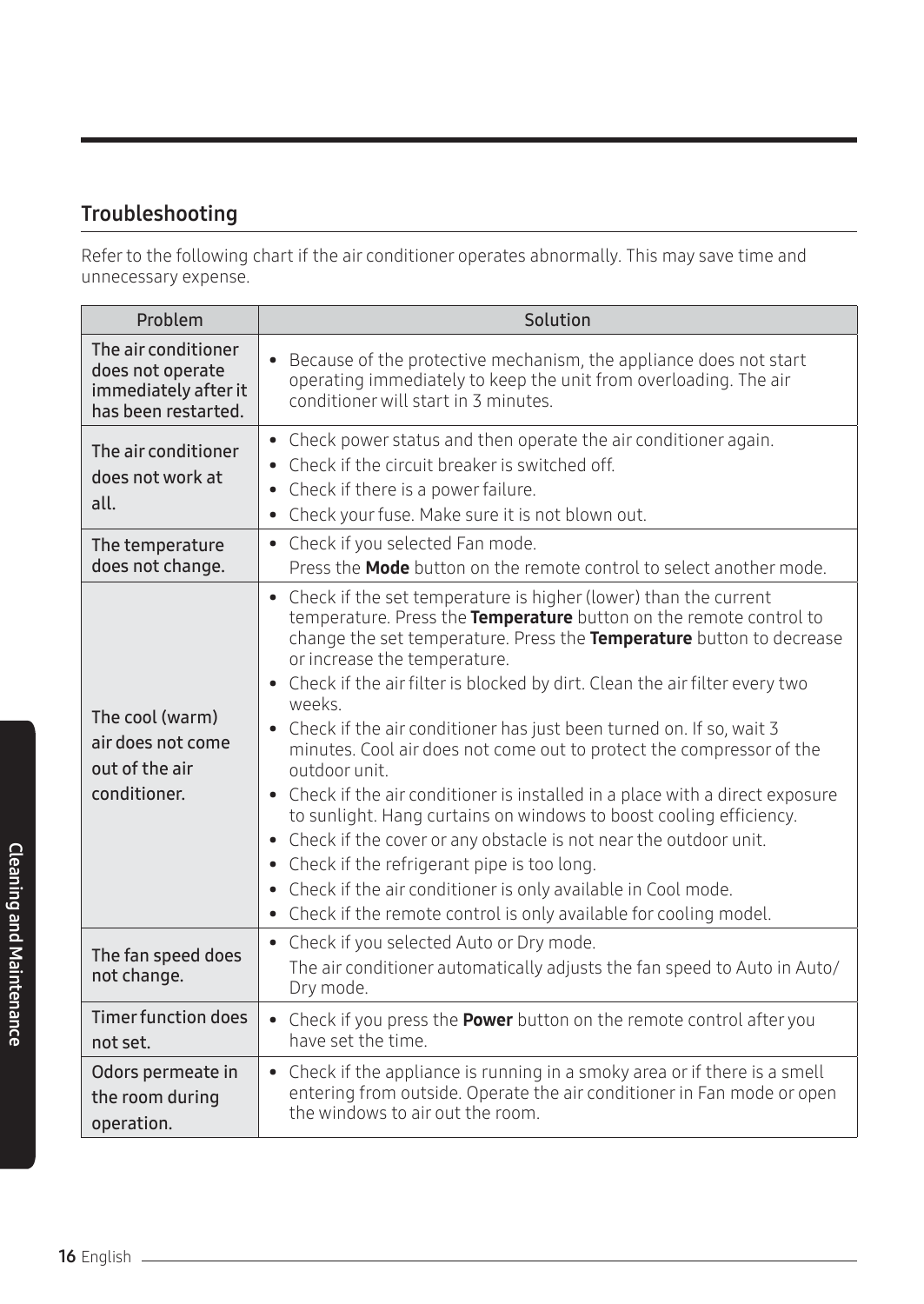| Problem                                                                             | Solution                                                                                                                                                                                                                                                                                                                                                                      |
|-------------------------------------------------------------------------------------|-------------------------------------------------------------------------------------------------------------------------------------------------------------------------------------------------------------------------------------------------------------------------------------------------------------------------------------------------------------------------------|
| The air conditioner<br>makes a bubbling<br>sound.                                   | • A bubbling sound may be heard when the refrigerant is circulating<br>through the compressor. Let the air conditioner operate in a selected<br>mode<br>When you press the <b>Power</b> button on the remote control, noise may be<br>heard from the drain pump inside the air conditioner.                                                                                   |
| Water is dripping<br>from the air flow<br>blades.                                   | • Check if the air conditioner has been cooling for an extended period of<br>time with the air flow blades pointed downwards. Condensation may<br>generate due to the difference in temperature.                                                                                                                                                                              |
| Remote control is<br>not working.                                                   | • Check if your batteries are depleted.<br>Make sure batteries are correctly installed.<br>$\bullet$<br>Make sure nothing is blocking your remote control sensor.<br>$\bullet$<br>Check that there are strong lighting apparatus near the air conditioner.<br>$\bullet$<br>Strong light which comes from fluorescent bulbs or neon signs may<br>interrupt the electric waves. |
| The air conditioner<br>does not turn on or<br>off with the wired<br>remote control. | • Check if you set the wired remote control for group control.                                                                                                                                                                                                                                                                                                                |
| The wired remote<br>control does not<br>operate.                                    | • Check if TEST indicator is displayed on the wired remote control. If so,<br>turn off the unit and switch off the circuit breaker. Call your nearest<br>contact center.                                                                                                                                                                                                      |
| The indicators of<br>the digital display<br>flashes.                                | Press the <b>Power</b> button on the remote control to turn the unit off and<br>$\bullet$<br>switch the circuit breaker off. Then, switch it on again.                                                                                                                                                                                                                        |

 $\overline{a}$